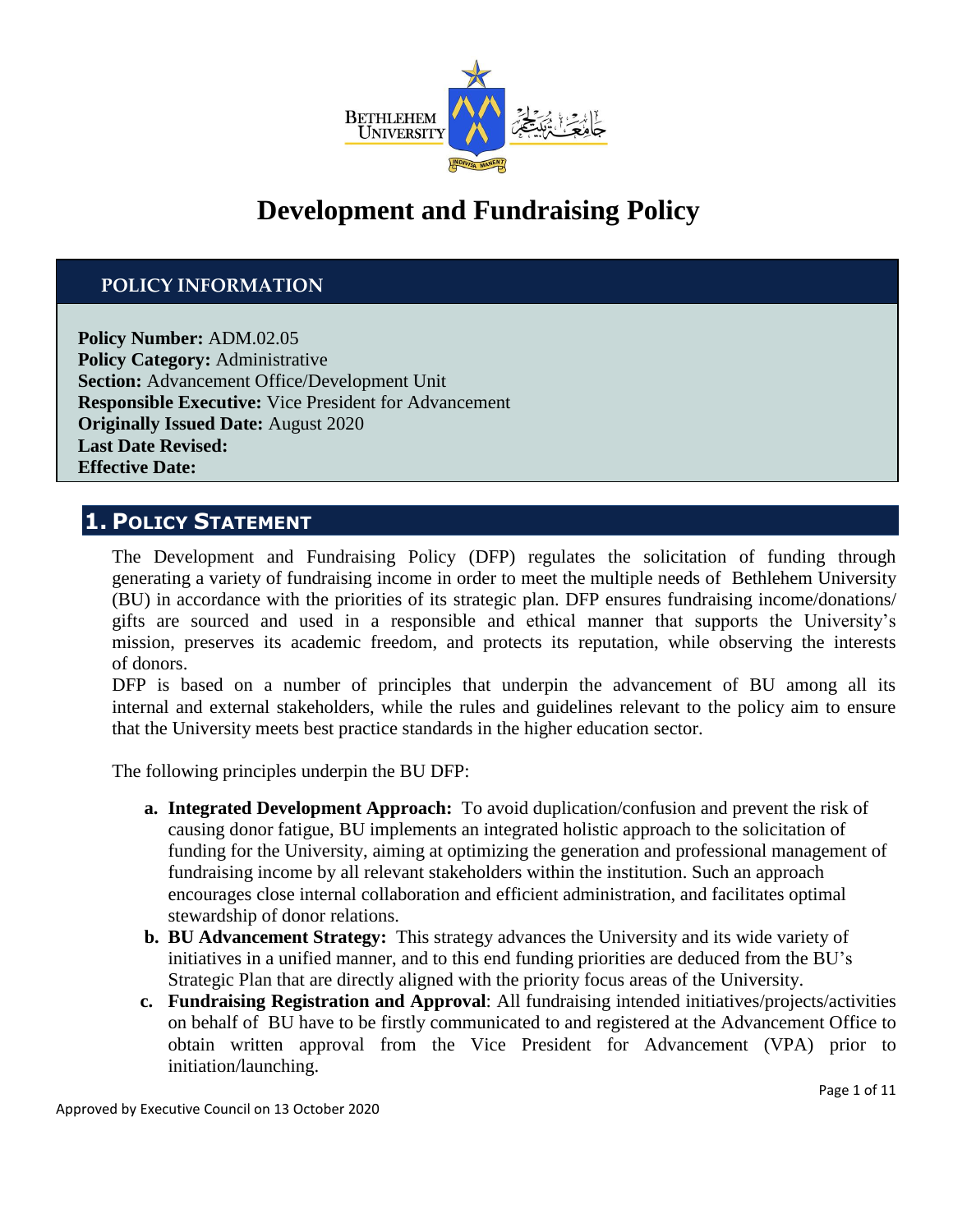

- **d. Funding Proposal Writing:** All project funding proposals to be submitted to prospective donors are drafted in accordance with a set of minimum requirements as contained in the BU proposal writing guidelines (Addendum I), unless the donor has an application form/template to be completed. All funding applications are required to adhere to the stipulated BU Branding Policy.
- **e. Prospect Research and Partnership Alignment:** BU internal collaboration and frequent communication are essential elements to maximizing donor support in a coherent manner. The prospect research approach takes into consideration the fact that both existing and potential donors might already have a multitude of relationships or interactions at various levels within the University. In supporting such research, the Advancement Office maintains the relevant, up-todate donor information on a centralized database.
- **f. Solicitation of Funding:** The solicitation of funding only takes place after consultation with the Advancement Office. In general, the Vice Chancellor (VC) is considered to be the lead fundraiser, supported by the Advancement Office. In the event of Academic/Research Projects, the solicitation of funding for prioritized/approved projects is undertaken by the respective faculty staff according to BU External Grants Policy.
- **g. Acceptance of Unsolicited Donations:** Unsolicited donations to the University are first considered by the Advancement Office before accepting the gift(s), which at its discretion, may decline to accept and consequently return a donation after consultation with the VC, (for example, in instances where the acceptance thereof might create a reputational risk for the University).
- **h. Donations/Gifts Management:** All donations/gifts to the University are promptly acknowledged by the Advancement Office and a formal receipt is issued by the Finance Office in case of cash or monetary transfer donations. All monetary transfer donations are deposited into a limited number of nominated BU bank accounts. All donations/gifts, whether monetary or in-kind, have to be registered in a centralized donor database software (CDDS) developed for this purpose such as: Raiser's Edge, CVCRM,…etc. The in-kind gifts have to be valued and monetized in cooperation with the Finance Office.
- **i. Mutually Beneficial Stewardship Functions:** The cornerstone of the Advancement Office's policies is to build and maintain excellent donor relations. Its approach to stewardship encompasses three elements: 1) formal acknowledgement, 2) providing recognition and 3) nurturing long-term, mutually beneficial relationships. Additionally, public recognition is commensurate with the size or level of each donation.
- **j. The University Endowments' Return**: Endowments are comprised of money or other financial assets that are donated to the University. Charitable donations are the primary source of funds for endowments. BU endowment funds are an important source of revenue, and can support the teaching, research, scholarships and public service missions of the University. A portion of 20% of the income generated from those funds is allotted to finance the unrestricted operating or capital requirements of the University, provided that this measure does not affect the main intended purpose of the endowment (i.e. scholarships, specific program support…etc.).
- **k. Recognition of Donors:** The public recognition of donors for their gifts will be accorded based on the level of the gifts and will be designed taking the donor's wishes into account. A Donor Report has to be published by the Advancement Office occasionally, providing public recognition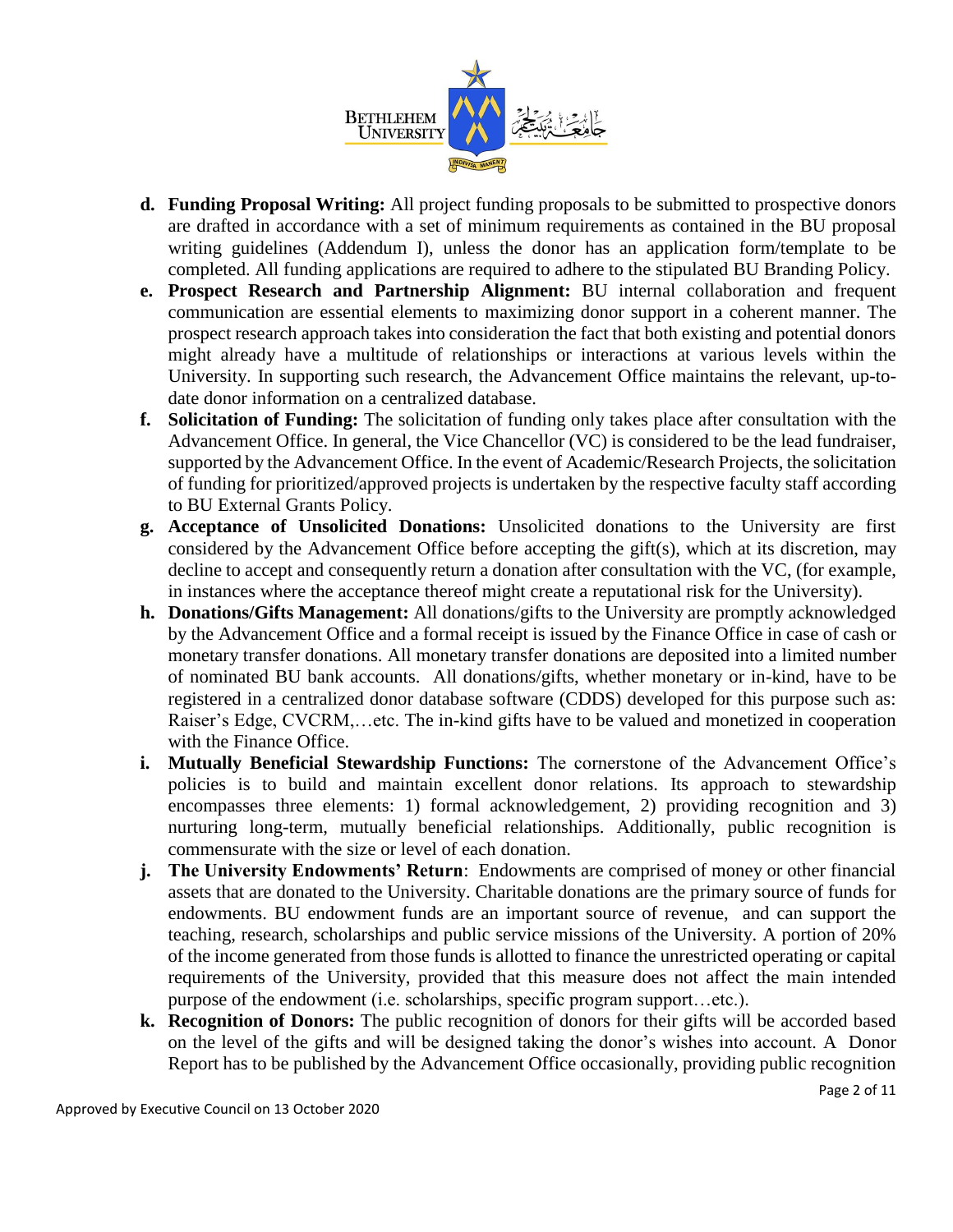

to the benefactors of the University, as well as showcasing some of the University's output/impact within its targeted and wider communities in order to encourage increased giving and instilling confidence in donors.

When a donor wishes to remain anonymous, the University will ensure that such wishes are respected.

- **l. Benefactor Naming Rights:** With regard to naming rights, each application is considered by the University on its own merits and at the sole discretion of BU Leadership, as stipulated by the relevant BU Naming & Donor Recognition Policy (no. ADM.02.08). In general, naming rights of either physical or academic entities are reserved for the recognition of substantive financial contributions to the University – typically involving donations to the institution over an extended period of time.
- **m. Fundraising Income Database:** All development/fundraising activities are recorded and managed on an integrated database, which is maintained and updated by the concerned Officer(s) at the Advancement Office.
- **n. Reporting and Accountability for Managing Funds:** Providing feedback to donors is considered an important aspect of the professional nurturing of sustainable donor relations. Constructing the actual reports in accordance with the donor's requirements and their timeous submission is the primary responsibility of the concerned Officer(s) at the Advancement Office.

## **2. DEFINITIONS**

**Development:** is the professional practice that focuses on mobilizing resources of the University, regardless of what format such resources might take.

**Fundraising:** is any activity that includes a solicitation of present or future donations of cash or gifts in kind, whether the solicitation is explicit or implied.

**Fundraising Income:** refers to income that is generated for the benefit of BU activities, other than the income that is obtained by means of government/Vatican subsidies or students tuition. Such income is most often generated through raising philanthropic donations, sponsorships, partnership funding, scholarships, endowments, gifts, special student tuition subsidies, as well as by mobilizing resources (in whatever form – cash, investments, services or goods in kind) in line with the resource needs and requirements of the University, but excludes investment funding for commercialization and/or external grants.

**Development Officer(s):** is the BU Advancement Office staff responsible for sourcing, securing, implementing, managing, monitoring and expenditure control of fundraising income, as well as for reporting on the funded projects.

**Communications Team (Officers):** the BU Advancement Office staff responsible for producing, disseminating and overseeing the University communications.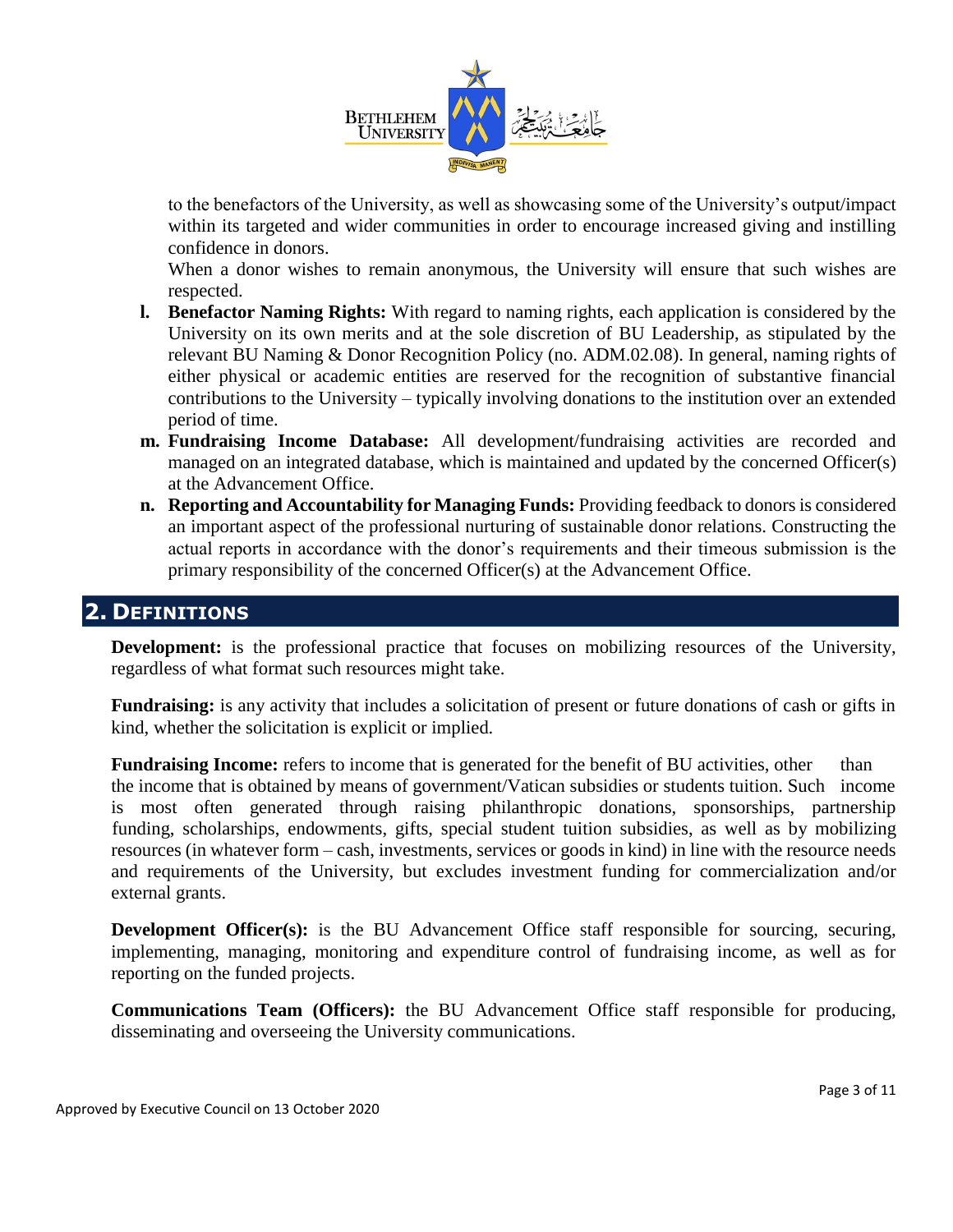

**Centralized Donor Database Software (CDDS):** is a computerized software in which all information of donors' data, fundraising activities, tracking key fundraising metrics, measuring fundraising success, and managing communications are documented and preserved under one roof, such as: Raiser's Edge, CVCRM,…etc.

**Commercialization Funding:** is the exploitation of BU's intellectual property base by creating and incubating spin-off or spin-out service providing businesses, and more specifically fundraising for such businesses from private industry in the form of external grants or donations. It may also include funding for an ideation or pre-incubation stage.

**Sponsorships vs Donations:** are differentiated between with regard to whether the funder requires a counter performance, such as a negotiated and agreed-upon level of advertising exposure as in the case of sponsorships (see BU Sponsorship Policy no. ADM.02.07), or where no counter performance is expected as in the case of a philanthropic donations (including gifts).

**Fundraising Committee:** is established in consultation with the Vice Chancellor and BU Board of Regents to generate fundraising ideas and organize fundraising events whether inside or outside the University's premises.

**BU Stakeholders:** are individuals and/or organizations and/or agencies considered to have a genuine direct influential relationship with BU activities and progress. They may include faculty, staff, students, alumni, former staff, members of the University Boards, current students' parents, prospective students and parents, donors, suppliers, contractors, the community, the media, local government agencies, and others affiliated with the University.

## **3. PURPOSE AND SUMMARY**

Bethlehem University recognizes the importance of financial support to its growth and excellence. Such support augments existing education and research programs and is essential for new ventures and for other advancement. Realizing this, gifts to and fundraising for the University is encouraged. Therefore, the University actively seeks fundraising income from individuals and organizations worldwide to foster excellence in education and research, and positive community engagement with the University.

The Development and Fundraising Policy (DFP) aims at integrating the University's Advancement Strategy into a unified approach that facilitates collaboration and cooperation between BU stakeholders within a fit-for-purpose fundraising model. This policy stipulates the minimum requirements for BU to meet professional standards in an increasingly competitive economic and funding environment in order to contribute to the strategic advancement of the University as a unique institution of higher education in Palestine. DFP particularly aims at clarifying the various roles and responsibilities of role players on institutional levels in the generation, documentation, utilization and reporting of such funding.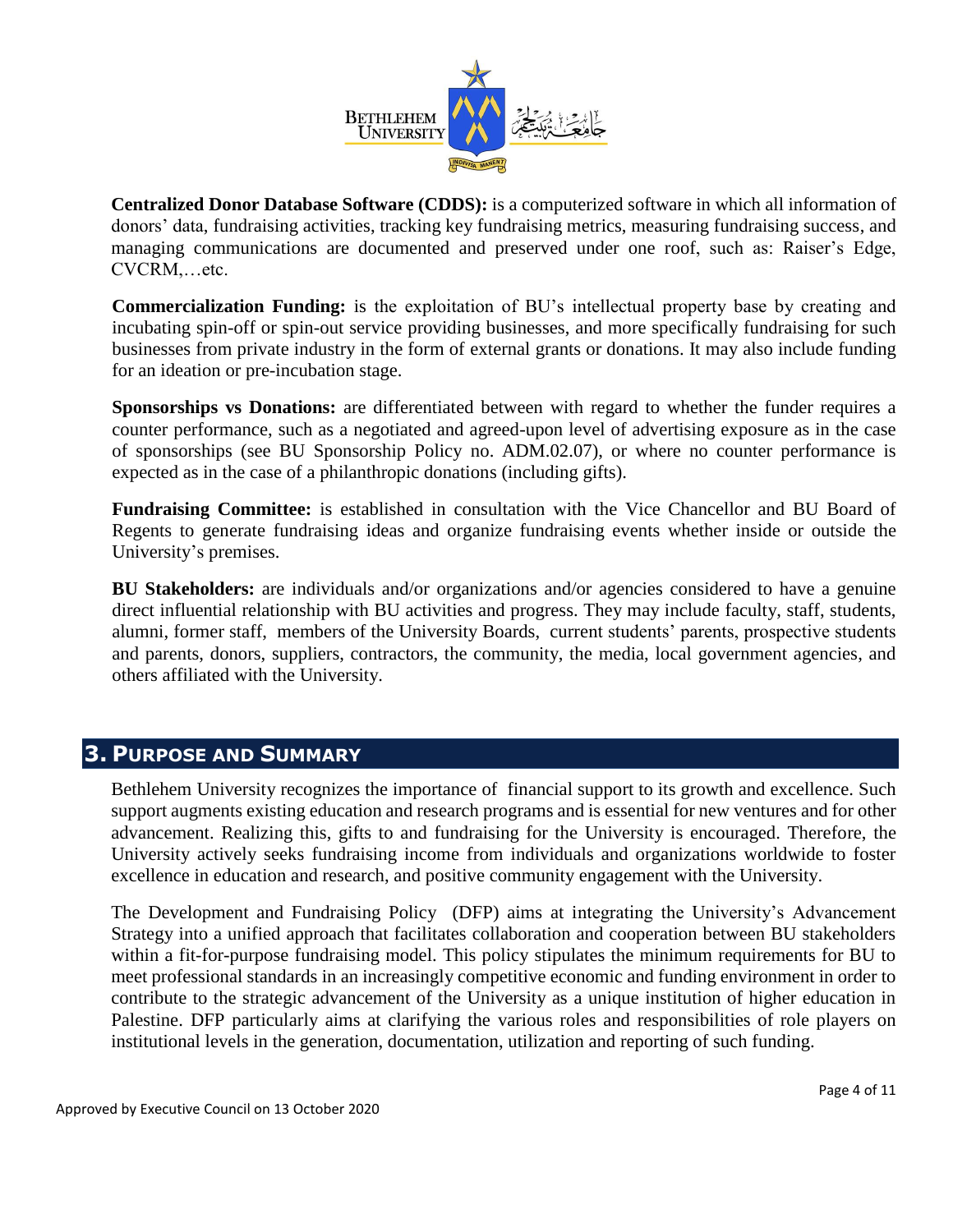

For funding proposal writing, see Addendum (I) *Funding Proposal Writing Guidelines*

## **4. APPLICATION / SCOPE**

This policy applies to all BU offices, faculties, departments, centers, employees, students, alumni, and all other structures affiliated to the University, aiming at regulating the generation of funds through various fundraising means. It henceforth does not apply to certain external restricted funds, such as external grants, research grants or income generating contracts.

## **5. STATEMENT OF ROLES & RESPONSIBILITIES**

**A.** In coordination with the VC, the VPA is the approval authority for the University's fundraising activities.

## **B. Development Officer(s):**

Under the supervision of the VPA, BU Advancement Office with all its constituents are responsible in implementing and managing of this policy and its accompanying addendum(s) based on their roles stipulated in the Advancement Office's Strategic Plan.

The following are the main development and fundraising responsibilities of the Development Officer(s) in adopting a consistent and integrated approach to sourcing, securing and managing fundraising income in cooperation with the other Advancement staff - each in his/her role:

- 1. Developing a plan for the development and fundraising activities with goals, timelines, deadlines, tasks and budget,
- 2. Creating and organizing annual fundraising matrix(s) which includes major events, mailing deadlines, grant deadlines, newsletters, email blasts and solicitations, …etc.,
- 3. Supporting, assisting, monitoring and evaluating of all BU fundraising activities and its progress,
- 4. Identifying, following up and retaining BU donors, with special focus on the largest and most loyal donors,
- 5. Maintaining an up-to-date, reliable and valid donors' database,
- 6. In cooperation with the BU Communication Team, preserving an active, vibrant and up-to-date online communication sites and platforms as a source of information for donors and as a fundraising activity channels,
- 7. Ensuring an effective and efficient operating tracking system for donations from the time funds received to when the "Thank-You" letters and/or the final reports are sent to the concerned donors,
- 8. Holding responsibility and accountability for the actual implementation, monitoring and expenditure control of funds under their supervision, as well as for reporting of their funded activities/projects,
- 9. Increasing significantly chances of receiving subsequent donations/gifts through creating a follow-up plan where active donors are consistently and properly appreciated,
- 10. Observing the highest standards of personal and professional conduct when interacting with donors and prospective donors,
- 11. Keeping up with fundraising trends and staff training.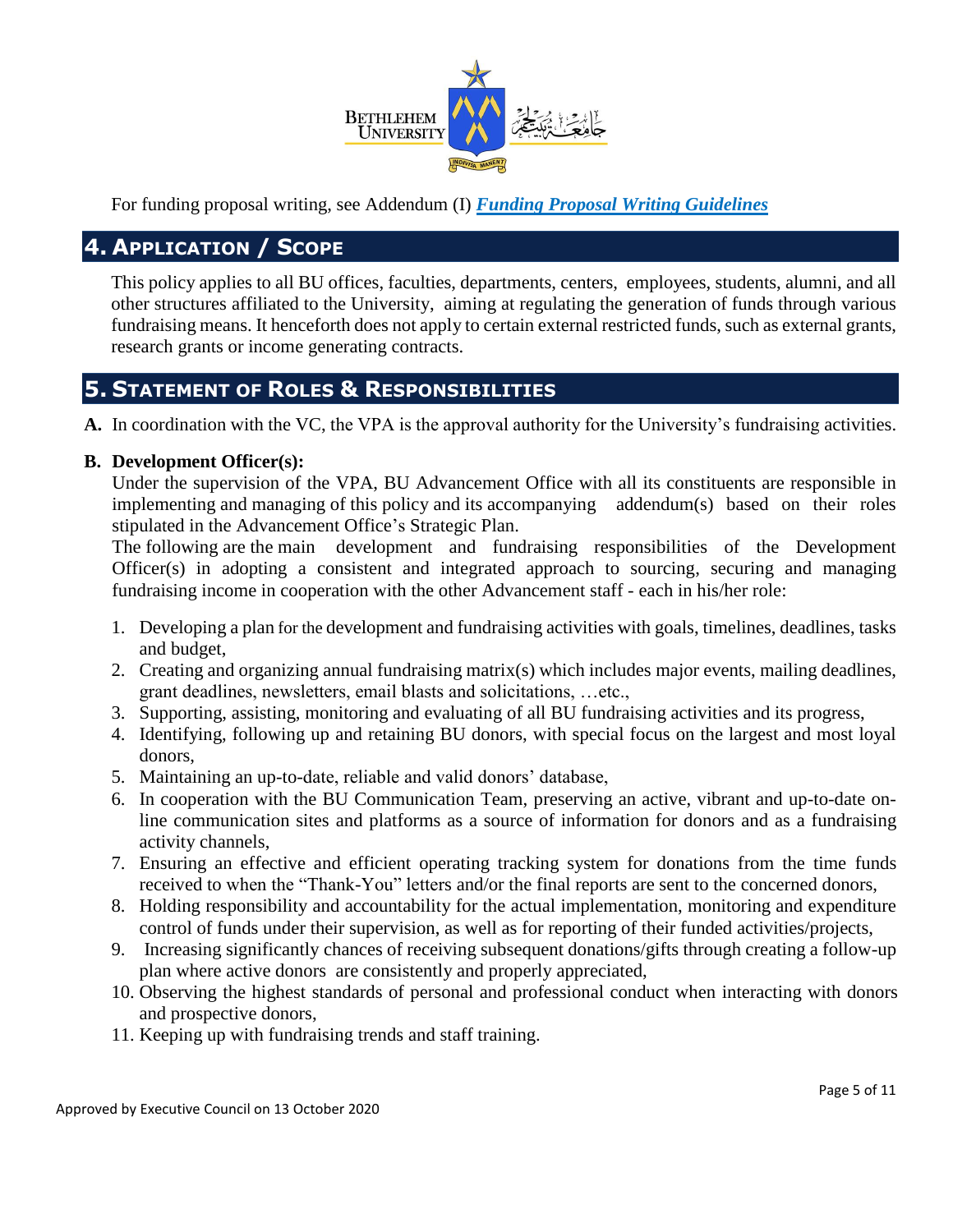

#### **C. Fundraising Committee:**

While the fundraising work is coordinated from the BU Advancement Office, members of the Fundraising Committee, under the supervision of the VPA, shall be responsible for:

- 1. Identifying philanthropic opportunities and establish relationships,
- 2. Contributing ideas related to fundraising and marketing (in person or electronically),
- 3. Assisting in the development of the Jubilee Fundraising plan,
- 4. Supporting the Advancement office in fundraising activities,
- 5. Monitoring the progress of fundraising performance against the benchmarks set,
- 6. Managing interactions with prospective sponsors/funders and obtaining funds and/or in-kind services,
- 7. Identifying donors for special recognition and facilitating that recognition.

## **6. PROCEDURES**

#### **Fundraising Income (Gifts) Processing Procedures:**

In general, every gift received by Bethlehem University whether restricted or unrestricted fund and/or in- kind shall be acknowledged in writing by the Advancement Office. This acknowledgement, however, should not necessarily replace a more personalized note of appreciation sent to the contributor by the University faculty or staff member originally receiving the gift. Additionally, every gift to the University shall be recorded by the Advancement Office in the CDDS and each gift acknowledgement letter shall be photocopied and filed by the Development Officer in charge.

Specific Procedures and Responsibilities:

## **A. Development Officer – Advancement Support & Appeals:**

- 1. The following procedures are followed by the Development Officer Advancement Support & Appeals when gifts are received as **Cash / Checks / Online Donations** at Bethlehem University:
	- a. All Gifts received will be added in the CDDS immediately by the Development Officer. The date of gift in CDDS will be the date when the gift was received at the Office.
	- b. A Gift Report (Form no. ADM.02.F04) is generated daily from the CDDS, checked, signed and afterwards shared with the Development Officer – Grants  $\&$  Scholarships for auditing and signing. The signed report is submitted to the Finance Officer at the Finance Office, who will issue a separate receipt for each gift listed in the report.
	- c. The gift report should include the following information from the CDDS:
		- i. Constituent ID.
		- ii. Name of the donor
		- iii. Gift type
		- iv. Gift date
		- v. Gift amount in USD
		- vi. Gift amount in other currencies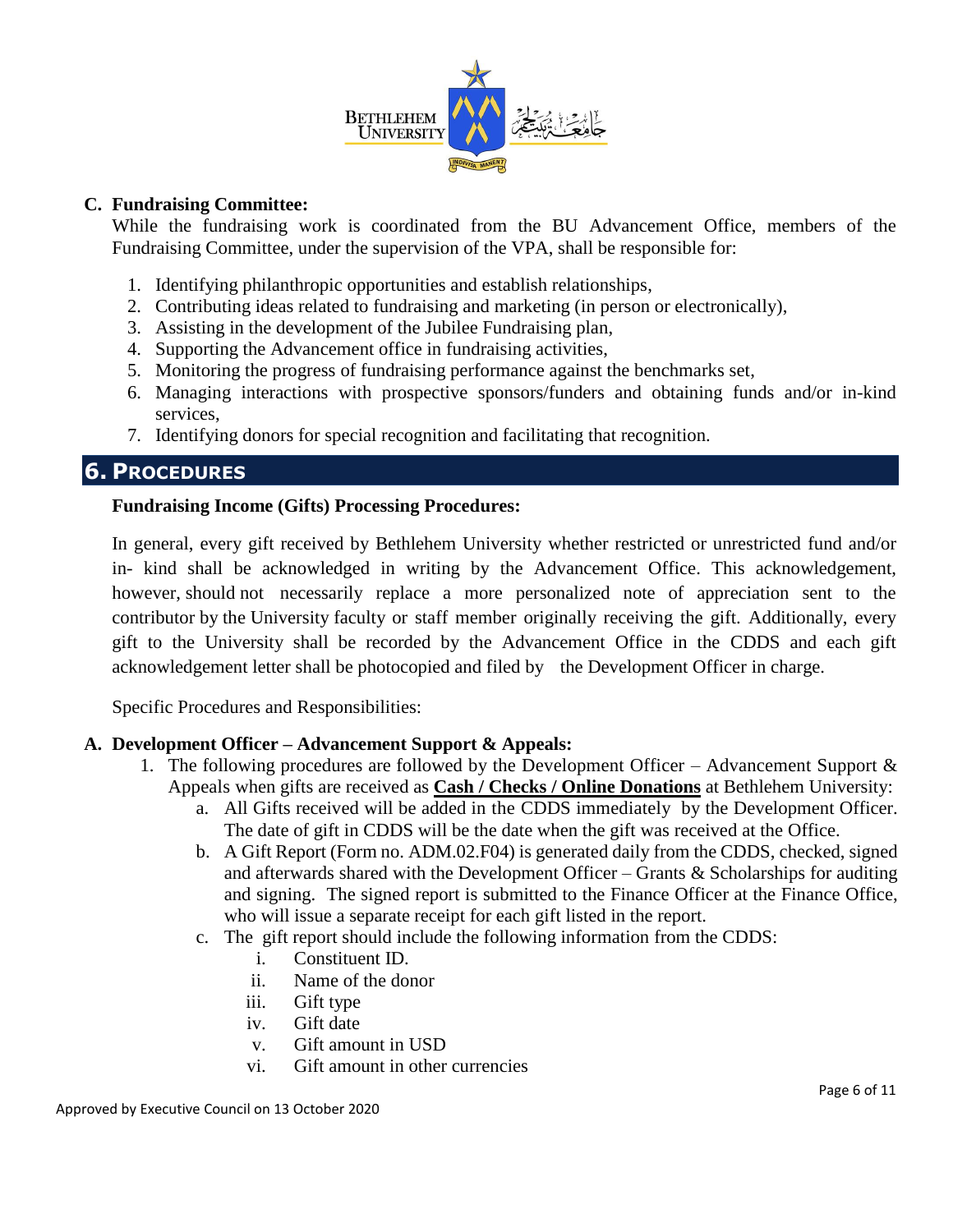

- vii. Fund ID
- viii. Fund Description (which indicates and reflects the purpose of the Gift)
- ix. Fund split amount if any
- x. Notes if any
- d. The Development Officer will generate thank you letters for each donor from the CDDS.
- e. The Development Officer will send the thank you letters to donors by email if the donor's email is available or by mail if the address of the donor is available in the CDDS.
- 2. The following procedures are followed when payments for **External Grants** are received as bank transfers at Bethlehem University. (Some of the gifts that are received through bank transfers are payments for grants)
	- a. At the end of each week, the Grants Comptroller informs the Development Officer Advancement Support & Appeals by email of any grant payment received by the Finance Office.
	- b. The Grants Comptroller provides the following in the email:
		- i. Name of the grant
		- ii. Grant number
		- iii. Name of the donor
		- iv. Amount of the payment
		- v. Date deposited in BU bank account
	- c. After receiving the above-mentioned information about the grant, the Development Officer will add the information provided to the CDDS.
- 3. The following procedures are followed when gifts are received as cash, checks and bank transfers for **Tuition Payments** at Bethlehem University:
	- a. At the end of each month, Students Finance Manager at the Finance Office provides the Development Officer – Advancement Support & Appeals by email with a list and copies of receipts received as tuition payments by the Finance Office.
	- b. The Students Finance Manager will provide the following information:
		- i. Name of donor
		- ii. Name and ID number of the student
		- iii. Gift amount
		- iv. Gift Type
		- v. Fund number
	- c. After receiving the above-mentioned information, the Development Officer adds that information to the CDDS.
- 4. The following procedures are followed when Gifts are received from visiting Pilgrim Groups during their visit to Bethlehem University: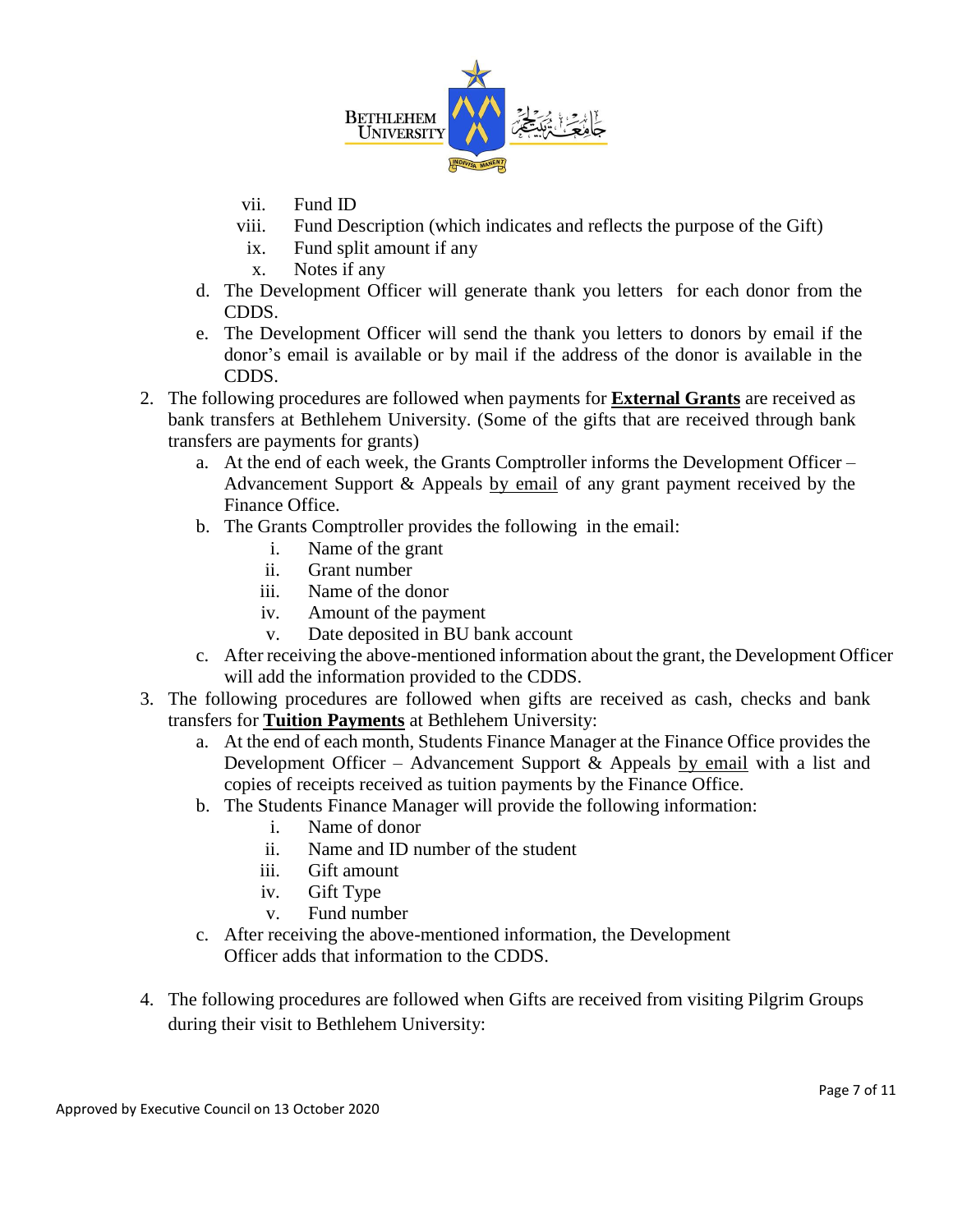

- a. The person receiving the funds (i.e. Guest Relations Officer) from the visiting pilgrim group completes the Gift Form (no. ADM.02.F04) indicating the donor name and constituent number, the amount and purpose of the gift – usually "BU Educational Mission".
- b. Provides the funds and the completed gift form to the Development Officer Advancement Support & Appeals.
- c. The person receiving the funds (i.e. Guest Relations Officer) writes an article for the Newsletter and/or Website highlighting the contribution of the donor to the educational mission of the University.
- d. Development Officer –Advancement Support & Appeals
	- i. Records the gift information in the CDDS for "BU Educational Mission" gifts noting the gift amount, purpose and source. Records the donor names in alphabetical order in the appropriate Donor Categories in the BUN "Thank You" list.
	- ii. Deposits the funds received and the Gift Form with the Finance Officer at the Finance Office for a Receipt (following the procedures as stated in A.1 above).
	- iii. Prints and sends a "Thank You" letter to the donor.

## **B. Development Officer – Grants & Scholarships:**

## **1. Gifts through Banks:**

The following procedures are followed when a gift is received through a bank transfer mainly for Scholarships, Endowments, or For- Purpose Grants at one of the bank accounts of Bethlehem University:

- 1. When the communication with the donor is completed and the pledge is secured, the Development Officer- Grants & Scholarships sends an e-mail notification to the Senior Accountant informing that the Development Office is expecting a gift.
- 2. The e-mail notification should provide the Senior Accountant with the following information:
	- i. Name of the donor.
	- ii. The amount of the gift.
	- iii. Bank account at which the gift is expected to be received
- 3. The Senior Accountant follows up and checks the BU bank accounts and informs the Development Officer when the gift is received.
- 4. The Development Officer records the gift in the CDDS, and generates a gift report to be submitted to the Finance Officer at the Finance Office who records the gift according to the information provided in the gift report.

The gift report should include the following information:

- i. Name of the donor and constituent ID in Raiser's Edge.
- ii. Name of Bank account at the which the gift is received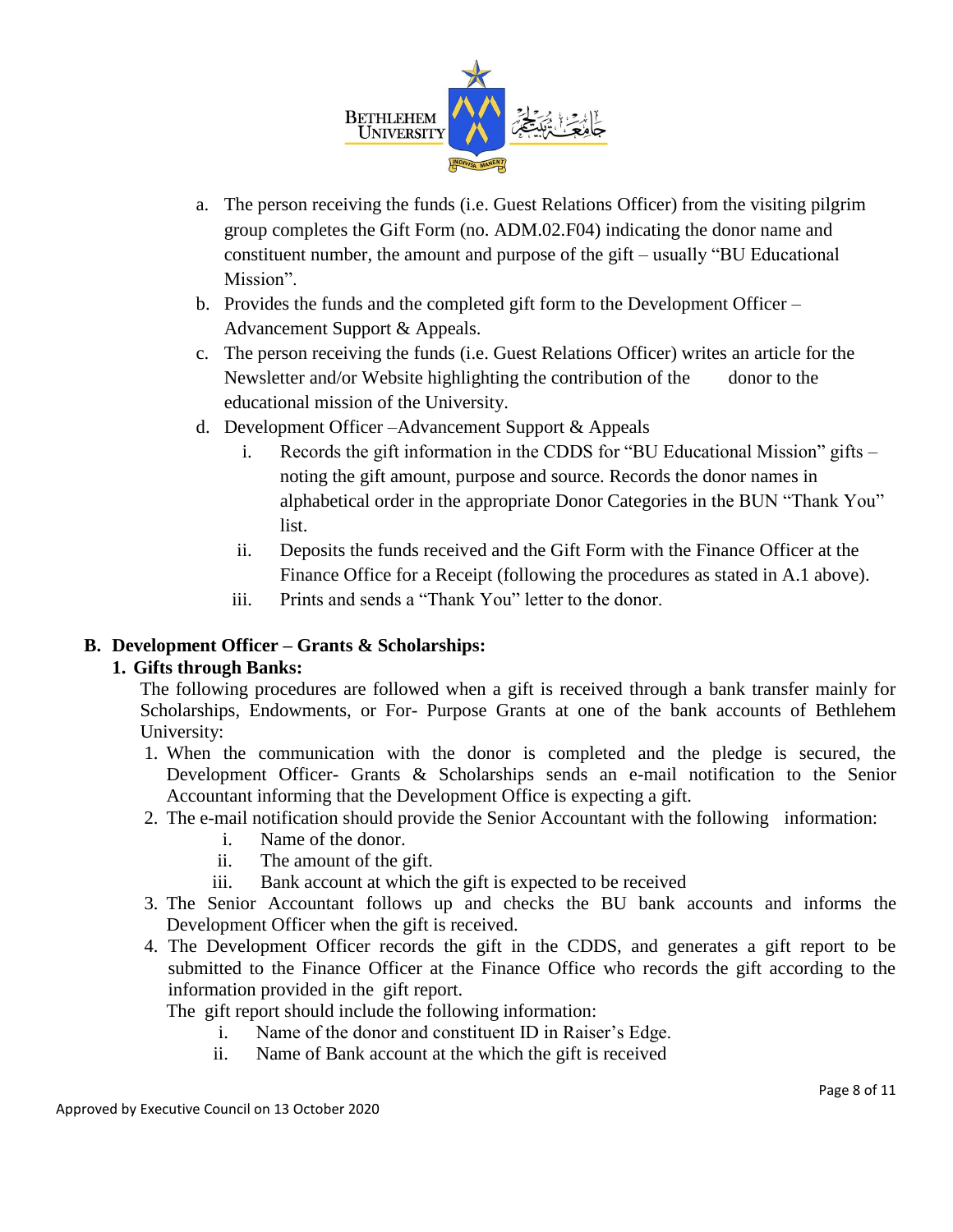

- iii. Gift Date
- iv. Gift Amount in USD
- v. Gift Amount in other currencies
- vi. Total Gift Amount
- vii. Fund ID
- viii. Fund Description (which indicates and reflects the purpose of the Gift)
- ix. Fund Split Amount
- x. Notes if any
- 5. The gift report is generated daily from the CDDS, checked, signed and afterwards shared with the Development Officer – Advancement Support  $\&$  Appeals for auditing and signing. The signed gift report is submitted to the Finance Officer at the Finance Office, who will issue a separate receipt for each gift listed in the report.
- 6. Some gifts received through bank transfers have more than one purpose as per the instructions and the intent of the donor. If so, then the gift report should include the breakdown amounts and the related fund IDs and fund description of each split amount.
- 7. If the bank transfer is for a grant controlled by the Grants Comptroller, a copy of the gift report is provided to the Grants Comptroller at the Finance Office.
- 8. If the bank transfer is for a scholarship, a copy of the gift report is provided to the Student Finance Manager at the Finance Office who must be informed by an e-mail notification before receiving the copy of the gift report.
- 9. The Development Officer is responsible for acknowledging the gift:
	- First by sending an e-mail to the donor informing that the gift is well received.
	- Second, by generating and sending a "Thank You" letter to the donor.

## **2. Scholarships and Endowments:**

Scholarships at Bethlehem University are awarded based on a number of criteria, the most important of which is the financial need of the students and their families. Unfortunately, the current economic situation in Palestine makes it difficult (sometimes impossible) for students to meet their tuition financial obligations. Regrettably, the University does not have sufficient funds to provide financial assistance to all students in need. Consequently, the University relies on the generosity of Friends of Bethlehem University to assist in meeting these needs. Following are the different types of scholarships available at the University:

## **a. Permanent and Perpetual Named Endowed Scholarships (Named in Honor or Memory of the donor's choice):**

A Permanent and Perpetual Named Endowed Scholarship, named in honor or in memory of someone, is a "forever scholarship" since the University invests the gifts and uses the pooled interest earned to provide the endowed scholarships each and every year into the future, supporting the education of students (i.e., student tuition, student cultural and sport activities, technology enhancements, library resources, and administrative gift management).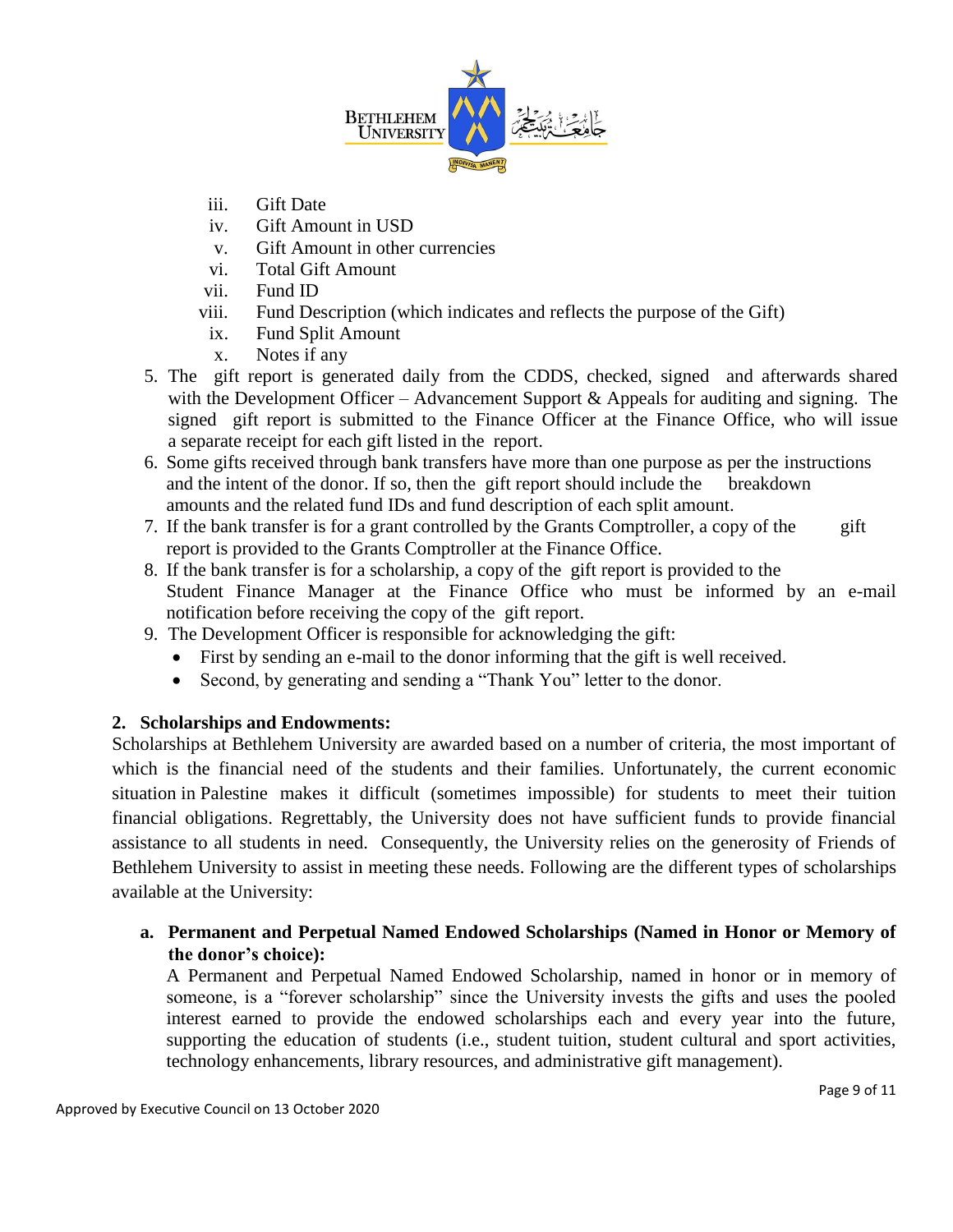

A \$100,000 is a fully funded Permanent and Perpetual Named Endowed Scholarship. A minimum gift of \$30,000 can establish a base for a Permanent and Perpetual Endowed Scholarship (which may be the sum of gifts over a period of time such as 3 to 5 years – and can also be the result of a number of people pooling their donations together). Additional contributions beyond the \$30,000 base are added to the endowment to provide proportionately more scholarship support.

**Personal Connection with Students:** The student(s) who receives an endowed scholarship writes letters of appreciation to the donor, and grade reports are also provided to the donor each year. When the donor visits the University, an opportunity to meet the student(s) are also available.

**Donor Recognition:** The name of the donor for a Perpetual and Permanent Named Endowed Scholarship and the name of the person in whose honor or memory the endowed scholarship is named are displayed in a beautiful donor appreciation plaque which is prominently located at the entrance to De La Salle Hall, the main and original building of Bethlehem University. The names of the endowed scholarships and their donors are published on the BU main website under the scholarship section.

#### **b. Annual Named Scholarships (Named in Honor or Memory of Someone):**

An Annual Named Scholarship, in honor or in memory of someone, is established with a gift of \$4,000 per year. The Annual Scholarship covers the cost of student tuition and financial aid but not fees. Donors generally make a commitment to providing a \$4,000 per year scholarship for at least 3 or 4 years, since BU degree programs are four year programs.

**Personal Connection with Students:** A donor who provides a \$4,000 gift to establish an Annual Named Scholarship will receive a letter of gratitude from the students who are supported by the scholarship. Also, grade reports are provided at the end of the academic year. Additionally, the names of the annual scholarships and their donors are published on the BU main website under the scholarship section.

The donors of the Annual and Endowed Scholarships complete a scholarship agreement form in coordination with the Development Officer-Grants & Scholarships responsible for scholarships. The agreement form (no. ADM.02.F06) is found on the BU main website.

#### **c. General Scholarship Gifts:**

A donor who wishes to make a contribution to support the Bethlehem University General Scholarship Fund and prefers not to establish a Named Annual or and Endowed Scholarship as described above, may make a gift of any amount to the Bethlehem University General Scholarship Fund.

#### **d. Financial Assistance**:

A person or organization who wishes to pay part or all of the student tuition costs may do so through a payment to Bethlehem University. The payment of tuition for specific students chosen by a person or organization outside of Bethlehem University is not considered as a Bethlehem University Scholarship, but rather as Financial Assistance since such payments do not cover the real cost of educating students at the University. Such payments are considered as a payment towards the student portion of the cost of their education, and are not considered a tax-